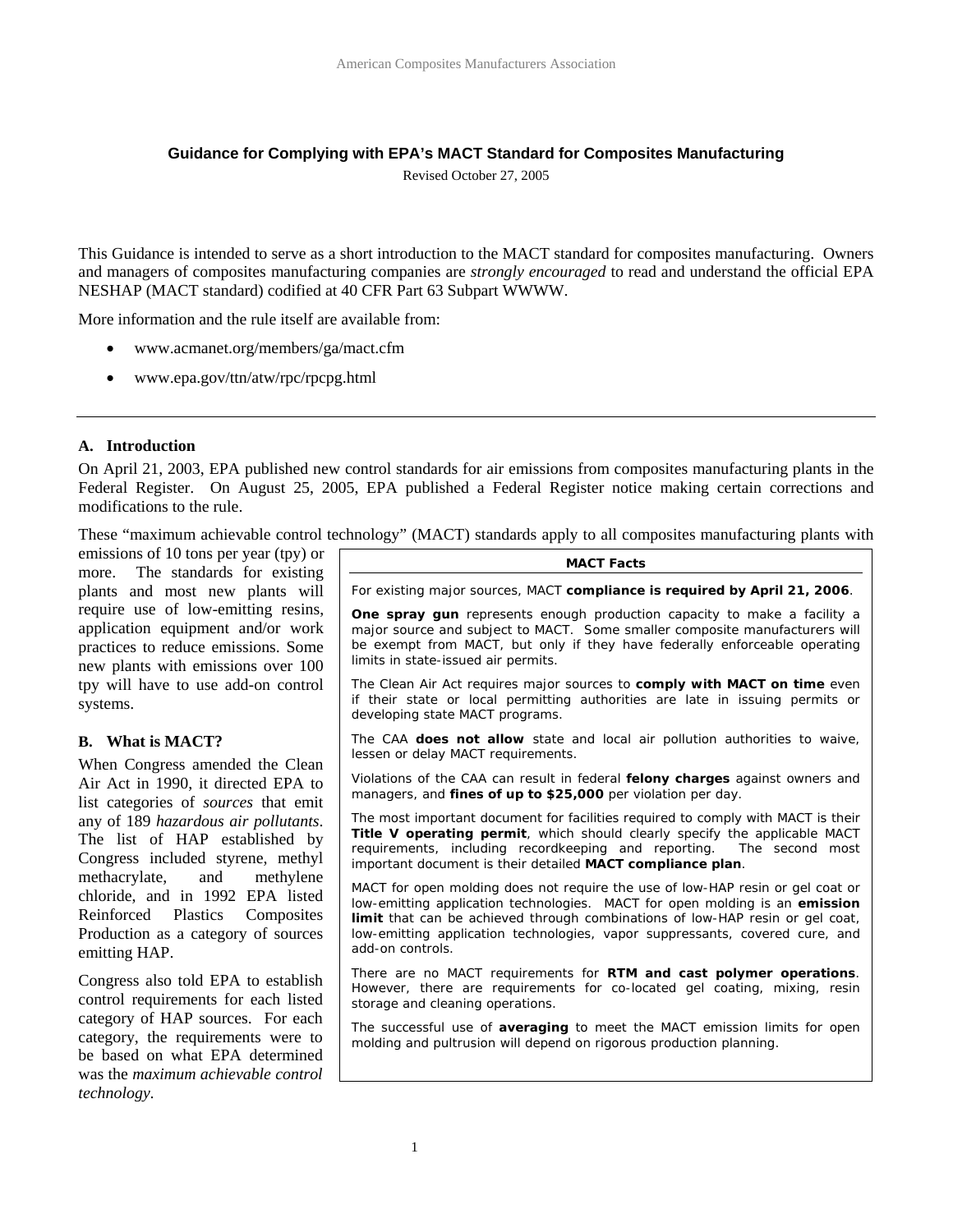Congress further told EPA that MACT for *new sources* could be no less stringent than the level of control achieved by the single best controlled similar source, and for *existing sources* MACT could be no less stringent than the level of controlled achieved by the average of the best controlled 12% of similar sources. These minimum stringency levels for new and existing sources are called the *floors*.

EPA promulgates MACT requirements in the form of National Emission Standards for Hazardous Air Pollutants. The NESHAP for Reinforced Plastics Composites Production was promulgated and then modified in Federal Register notices published on April 21, 2003 and August 25, 2005.

The composites NESHAP is codified as Subpart WWWW, of Part 63, of Title 40, of the Code of Federal Regulations. Official references to the composites MACT rule will often take the form of *40 CFR Part 63 Subpart WWWW*.

## **C. Who has to comply with MACT?**

Any reinforced plastics composites production operation located at a *major source* must comply with the composites production NESHAP.<sup>[1](#page-1-0)</sup> A major source is a facility with the potential to emit of 10 tons per year of any single HAP, or 25 tpy or more of any combination of HAP.[2](#page-1-1) Major sources of HAP are required to have *Title V operating permits* from their states.

For purposes of the MACT rule, a reinforced plastic composites production facility is one in which reinforced and/or non-reinforced plastic composites products or molding compounds are manufactured using thermoset resins and/or gel coats that contain styrene.

Operations making boat hulls and decks and/or making molds for making hulls and decks are required to comply with the boat building NESHAP (40 CFR Part 63 Subpart VVVV) instead of the composites production NESHAP. Guidance for plants making both boat and non-boat composites products is provided at 40 CFR 63.5787.

Research and development operations, plants that only repair composites products, and plants that use less than 1.2 tpy resin and gel coat are not required to comply with the composites NESHAP. See 40 CFR 63.5785. Certain other exemptions are provided in 40 CFR 63.5790(c) and (d).

## **D. When is MACT required?**

New sources constructed after August 2, 2002, must comply on startup.

Existing sources must comply by April 21, 2006.

The NESHAP allows certain open molding, centrifugal casting and pultrusion operations to comply by "averaging" the emissions among their various regulated activities. Sources that average must show compliance on a twelve-month rolling average basis. Sources using averaging to demonstrate compliance with emission limits must start collecting data on April 21, 2006 and must demonstrate compliance 12 month later.

After their compliance date, sources must notify EPA of their compliance status twice annually.

# **E. New Source vs. Existing Source**

 $\overline{a}$ 

A composites production facility is a *new source* if its construction commenced after August 2, 2001 (the publication date for the proposed rule), and if no other composites production operations existed at that site. 40 CFR 63.5795(a). A source "commenced construction" before August 2, 2001 if before that date it had either (i) entered into contracts for the construction of the facility that could not be cancelled without significant loss or (ii) it had actually begun a continuous program of on-site construction.

All composites production operations subject to he rule that are not new sources are considered *existing sources*. 40 CFR 63.5795(b).

<span id="page-1-0"></span><sup>&</sup>lt;sup>1</sup> In most cases, state or local air pollution control authorities have been delegated the authority for enforcing MACT and permitting requirements. However, these state and local authorities may not waive, lessen or delay the Federal requirements. Facility owners or operators can be charged with felonies in federal courts, and their companies fined up to \$25,000 per violation per day, for failure to comply with applicable provisions of the Clean Air Act. Owners and operator are still subject to CAA requirements, compliance deadlines and penalties even if their state or local officials have provided incorrect guidance or are tardy in developing permitting or enforcement programs.

<span id="page-1-1"></span><sup>&</sup>lt;sup>2</sup> A plant with potential emissions above the thresholds can escape major source designation and MACT requirements by securing a *federally enforceable state operating permit* that limits its operations so that its emissions are kept below the thresholds. Such sources are called *synthetic minor* or *synthetic area* sources.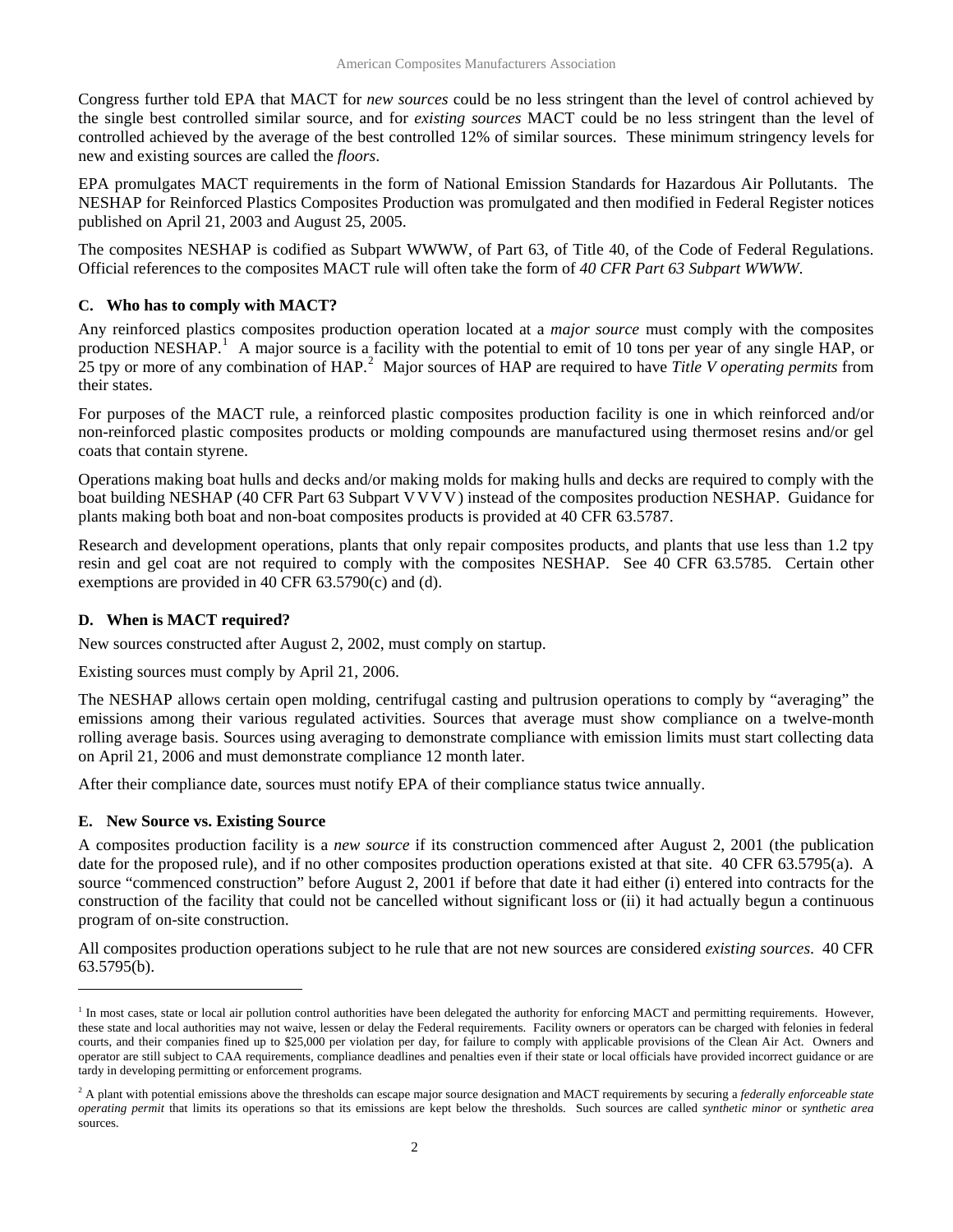## **F. MACT Requirements**

In general, the NESHAP divides composites production operations into three groups: 1) those that must use add-on control to reduce HAP emissions by 95%, 2) those that are required to comply with certain work practice standards, and 3) those that must comply with certain emission limits by employing pollution prevention controls.

- **1.** *Sources are required to reduce HAP emissions by 95% for the following operations:* 
	- Existing centrifugal casting and continuous lamination/casting operations with combined HAP emissions of 100 tpy or more. 40 CFR 63.5805(b).
	- New open molding, centrifugal casting, continuous lamination/casting, pultrusion, SMC manufacturing (compounding), mixing, and BMC manufacturing (compounding) operations with combined emissions of 100 tpy or more. 40 CFR 635805(d). *Exception*: Operations at new sources making *large open molded parts* or *large pultruded parts*<sup>[3](#page-2-0)</sup> are instead required to comply with the emission limits shown in Table 3, and emissions from these operations are not counted toward the 100 tpy threshold for 95% control. 40 CFR 63.5805(d)(2) and 63.5799.
- **2.** *Sources are required to comply with the work practices standards shown in Table 4 to Subpart WWWW for the following operations:* 
	- Closed molding operations using compression/injection molding
	- Cleaning operations
	- HAP-containing materials storage operations
	- SMC manufacturing (compounding) operations
	- Mixing operations

 $\overline{a}$ 

- BMC manufacturing (compounding) operations
- Pultrusion operations manufacturing parts with 1,000 or more reinforcements or the glass equivalent to 1,000 ends of 113 yield roving or more, and a cross section area of 60 square inches or more, *except* if subject to the 95 percent organic HAP emission reduction requirement. See Footnote 6 to Table 3 and Section 9 of Table 4 to Subpart WWWW.
- **3.** *Sources are required to comply with the emission limits shown in Table 3 to Subpart WWWW for the following operations:* 
	- Existing and new open molding, centrifugal casting, pultrusion and continuous lamination operations, *except* if subject to the 95% control requirement or to the work practice standards. 40 CFR 63.5805(a) and (b).

### **G. Compliance options for open molding and centrifugal casting**

With the exception of operations subject to 95% control, open molding and centrifugal casting operations may comply by using one of the following options:

- Demonstrate that the actual *emission factor* for each resin and gel coat application type does not exceed the HAP *emission limit* shown in the third column of Table 3 to Subpart WWWW. [4](#page-2-1)0 CFR 63.5810(a).<sup>4</sup>
- Demonstrate that the average actual emission factor for each combination of operation type and resin application method or gel coat type does not exceed the HAP emission limit shown in the third column of Table 3 to Subpart WWWW. 40 CFR 63.5810(b).

<span id="page-2-0"></span><sup>&</sup>lt;sup>3</sup> For the purpose of determining applicability of the 95% HAP emission reduction requirement, *large open molded parts* are those that, when the final finished part is enclosed in the smallest rectangular six-sided box into which the part can fit, the total interior volume of the box exceeds 250 cubic feet, or any interior side of the box exceeds 50 square feet; and *large pultruded parts* are those that exceed an outside perimeter of 24 inches or have more than 350 reinforcements. 40 CFR 63.5805(d)(2)(ii) and (iii).

<span id="page-2-1"></span><sup>4</sup> The composites NESHAP uses the term *emission factor* to refer to an estimate of actual emissions calculated using the formulas in Table 1 of Subpart WWWW (or site specific emission factors provided that they are incorporated in a facility's air permit and are based on actual facility emission test data). A source's calculated emission factors are then compared to the applicable *emission limits* from Table 3 of Subpart WWWW to determine compliance.